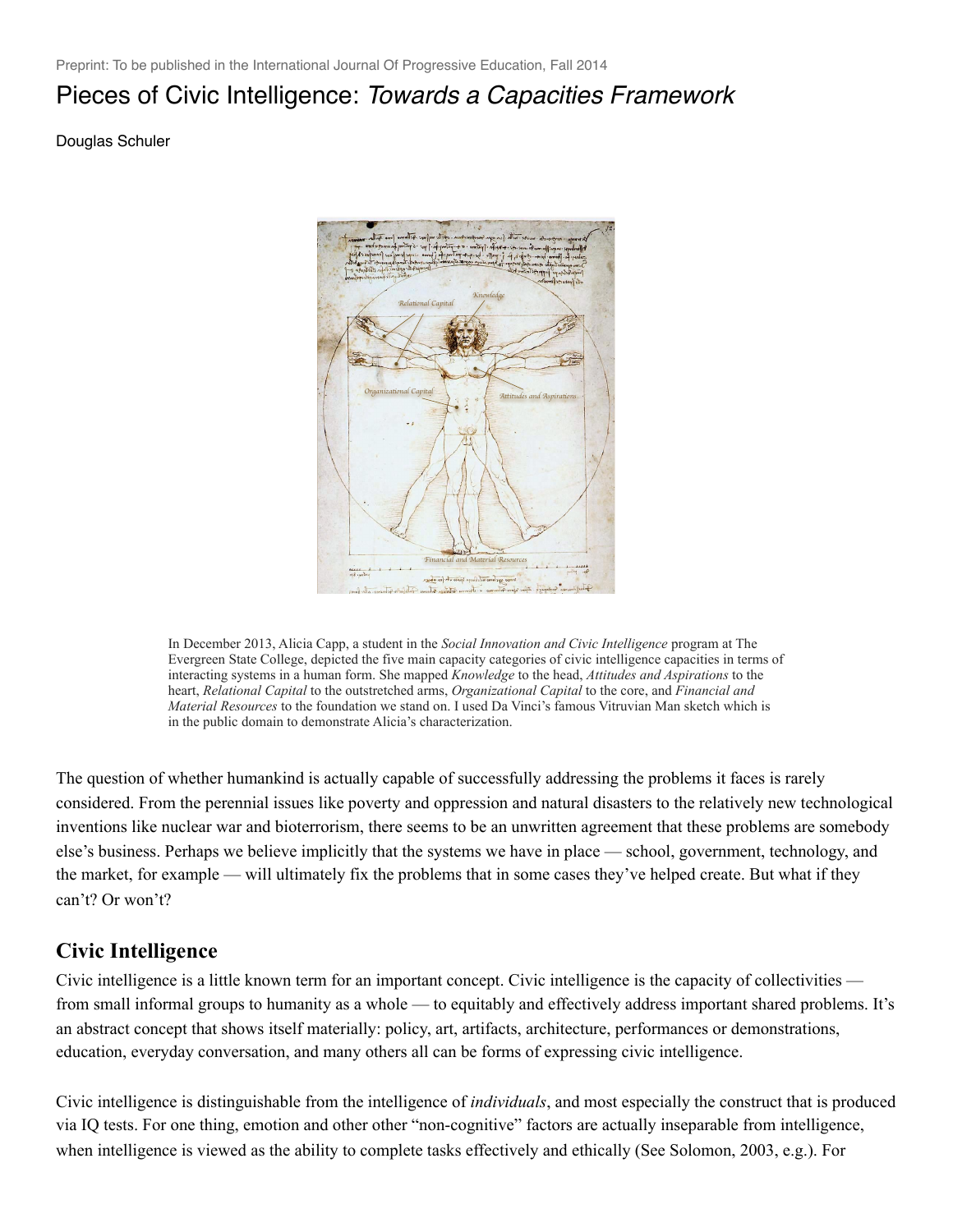another reason, IQ testing is silent on how people actually work with other people, and collaboration is indispensable for actually getting things done in the real world. And civic intelligence is distinguishable from the commonly used definitions of *collective* intelligence because civic intelligence is directed towards the common good, not merely being adept at performing cognitive chores collectively. Nor can solving "our" problems by making them "your" problems (bussing homeless people to another town, for example) be rightfully viewed as civic intelligence. Moreover, definitions of collective intelligence as defined by "web 2.0" (O'Reilly, 2006) and through other business related approaches, focus less on shared, collaborative, peer-to-peer, or citizen-oriented work and more on "harvesting" collective intelligence from the many for financial reward for the few. The vast majority of these new, much lauded approaches use the cognitive efforts of "the crowd" without any intent to help people or the crowd itself improve their own capacity.

Agreeing with Giovanni Sartori's assertion that, "what is not named remains unnoticed or, in any event, impervious to cognitive development" (Sartori, 1984) I point to "civic intelligence" as a critical social phenomenon that is always present (to greater or lesser degrees) and is discussed (often vaguely) — but is *unnamed* — to help fill an important conceptual vacuum. In addition to trying to better understand the phenomenon, I have been consciously working to enlarge the community that explicitly acknowledges it and the influence and impact that such a community might advance.

Civic intelligence is intended to be a phenomenon to be studied but, more importantly, to be *improved*. Briggs (2008), writing about civic capacity, which is strikingly similar to civic intelligence, states that "civic capacity is producible, even against the odds, and transformable." Without civic intelligence we are the sum of all our worst characteristics.

Having re-introduced a concept that was used more widely a century ago (see e.g. Dutton, 1902; Cornman et al, 1911) and asserting its importance conceptually and societally necessarily surfaces important responsibilities, responsibilities for tasks I am obviously unable to fulfill by myself alone. Some of these tasks include uncovering the history of the idea, identifying the relationship to other disciplines, measuring or assessing it, as well as promoting it. One of the responsibilities that I am trying to assume (but not monopolize!) is developing frameworks and other approaches that can help people *use* the concept of civic intelligence.

The question of how to recognize or characterize civic intelligence within collectivities is a crucial question. Attempting to answer this question has given rise to several perspectives and frameworks, each of which — presumably — can illuminate at least part of the answer to the question. (And recognizing civic intelligence can of course help with other tasks including diagnosing and planning!) In addition to the one presented here that focuses on capacities, I have also developed two other frameworks — an observational one (Schuler, 2001) and a relational one (Schuler, 2009) that graphically depict the players and the dynamic interchange between them. The approach in which capacities of collectivities that are likely to demonstrate civic intelligence is depicted in Figure 1.

## **Categories**

We've divided civic intelligence into five main categories and each category includes several capacities (and some subcapacities). The goal is to present the most important ideas in an accessible way and to emphasize what we feel is important, especially where we felt the category has been neglected.The first category, *Knowledge*, for example, seems to have been somewhat neglected in traditional social change theory where opportunities (Tilly, 1995) or the ability to mobilize resources (McCarthy and Zald, 2001) are highlighted. Likewise, many of the capacities in the second category, *Attitude and Aspirations* have not received the attention they deserve, although clearly, attitudes such as self-efficacy, play very important roles in how well tasks are carried out (Bandura, 1994).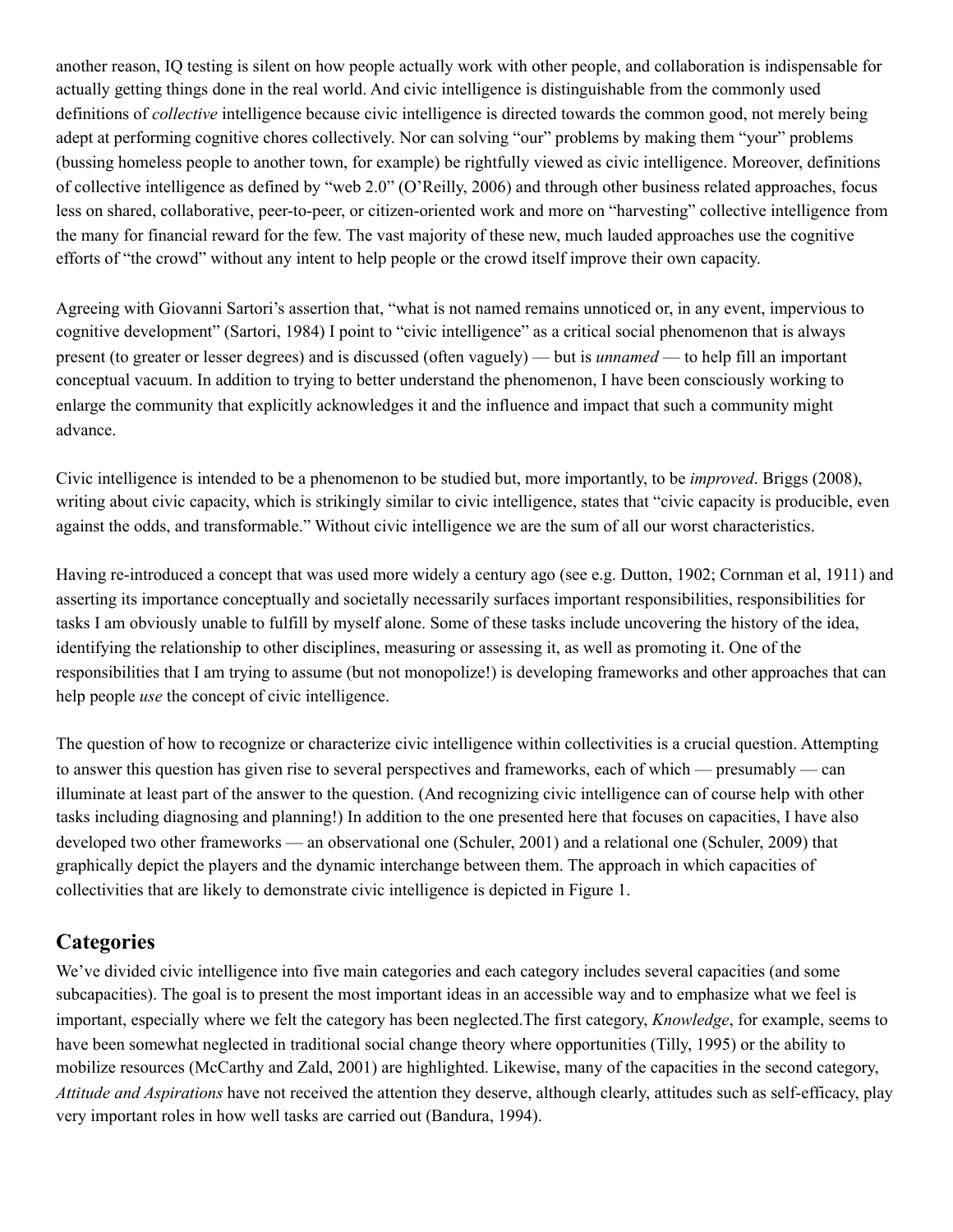

Figure 1. Capacities for Civic Intelligence Framework

We believe that the categories that we've identified should be able to account for the majority of the development, improvement, and maintenance of civic intelligence:

- Knowledge; including a variety of knowledge-based capacities such as theory, knowledge of problems, skills, resources, self-knowledge and meta-cognition (the ability to think about one's own thinking);
- Attitude and Aspiration; including a variety of capacities that are typically seen as non-cognitive but are essential for civic intelligence such as values, civic purpose, and self-efficacy;
- Organizational Capital; including the processes and structure of the collectivity that are needed to complete tasks effectively, such as personnel, work practices, and access to resources;
- Relational and Social Capital; including reputation, social networks, social capital, opportunities, reputation; and
- Financial and Material Resources; including money, buildings, land, and the like.

The capacities framework is intended to convey a holistic phenomenon in a relatively simple way. Each major category captures a fundamental perspective of the entirety of civic intelligence, although the categories don't actually stand alone logically, empirically, or in actual use. The order of the five main categories is roughly a logical ordering, not temporal or in order of importance. The first two categories are related to the cognitive / informational / emotional elements of group "intelligence." The third category, deals with how the collectivity *works together* by focusing on structural aspects of the organization. The fourth category focuses on social links, primarily to the world outside the collectivity. This will take different forms that will depend on the goals to be achieved by the collectivity. Finally, the fifth category represents financial and other material resources, the category that is often seen as most important in other types of collectivities but is more nuanced within the civic intelligence context.

### **Capacities**

This approach presents "pieces" of civic intelligence. These are the conceptual or logical capacities within a collectivity, that while actually not autonomous are somewhat discernible in their own right. To be useful, these capacities must play roles in a holistic, integrated system in which they interact with and complement other capacities in broader, higher level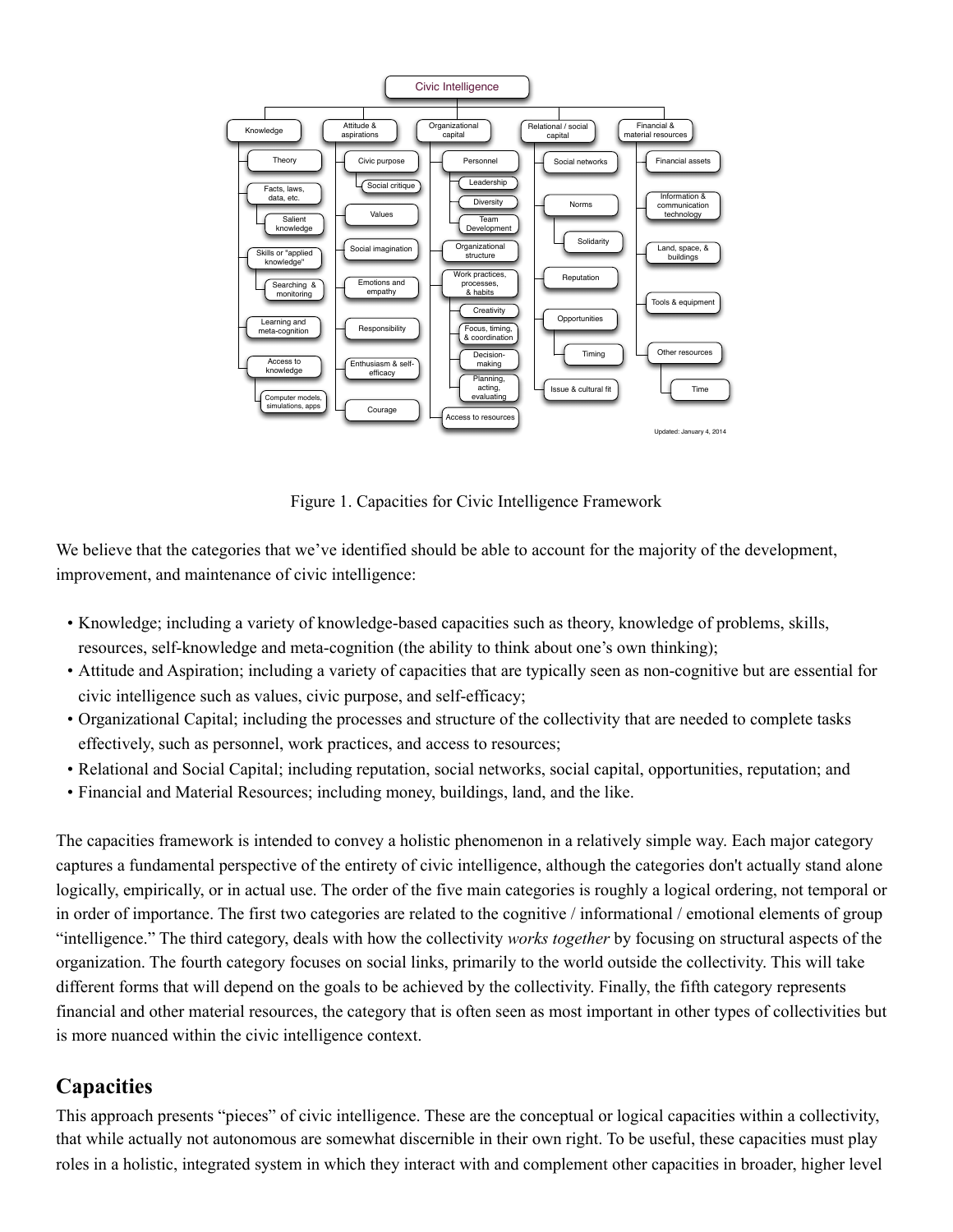activities that we could label as *intelligent*. The capacities of civic intelligence on the chart have been ordered generally by level of abstraction. They have been separated into distinct capacities or subcapacities if they made sense to separate them; i.e. if they could be cleaved via a simple conceptual filter, and if looking at them separately is useful for analysis or practice. Analogously with the categories, the capacities, while being logically separate, are not actually separate in practice. It is hard to imagine anything actually happening in a civically intelligent sense that didn't employ several capacities.

Here is a simple example: If a person in an organization develops an idea with a friend who is not in the organization, which she then shares via email with a colleague, the following capacities are called into play: Social imagination (*Attitude and aspiration*), Searching and Monitoring (*Knowledge*), Social Networks (*Relational and social capital*), Work Practices and Habits (*Organizational capital*), and Information and Communication Technology (*Financial and material resources*).

No effort has been made to present this framework with the fewest number of constituents possible. On the contrary, the motivation was to include as many of the significant constituents as possible. In other words, our aim was to draw together a wide range of not-so-autonomous factors instead of trying to isolate and identify one capacity that "explained everything." We've tried to include the items that "go without saying" for two reasons: first, if they go without saying, it may be because they're actually not given adequate consideration; and, second, when we do mention them, they're more likely to get additional consideration, leading, hopefully, to useful insights. We believe that by presenting this framework as a draft invites participation and promotes civic intelligence. Working with my students, for example, we shifted the order of the columns, added new capacities, and changed our views on what we were developing and how it might be used.

The value or measure of a civically intelligent collectivity will necessarily be different from one with a different orientation. To use an obvious example, the civic purpose capacity under the *Attitude and Aspirations* category for a civically intelligent collectivity will focus on addressing a significant issue facing society that, for example, would not generally be faced by an organization whose sole or primary function was making a profit.

Note that while the set of capacities is particularly appropriate for recognizing civic intelligence all collectivities will exhibit some value or measure for each capacity. Some capacities, for example, such as *civic focus*, are more intrinsic to a organization or collectivity that manifests civic intelligence but, in most cases, they apply to all organizations while taking different forms or values. These capacities should be able to largely account for the development, improvement, and maintenance of civic intelligence within a collectivity, and important capacities that have not been included should be added to their appropriate place in the framework.

## **Contributors**

This, to a very large degree, is a synthetic theory constructed with bits and pieces of other theories. We are ideally "standing on the shoulders of giants" by building on and complementing relevant prior work. We believe that once the capacities are declared and asserted, it will be easier to discern the philosophical and empirical contributions of a very broad number of thinkers and researchers who are the implicit co-creators in the concept of civic intelligence. We also believe that the converse is true; identifying the contributors and exploring their work can inform the capacities framework. The list below is far from an exhaustive accounting of every contribution to the framework (although that work is clearly necessary).

The characteristics of Civic Intelligence are drawn from a wide range of disciplines and foci including social change and social movements (Ganz, 2004; Castells, 2012) learning theory (National Research Council, 2002), sociology of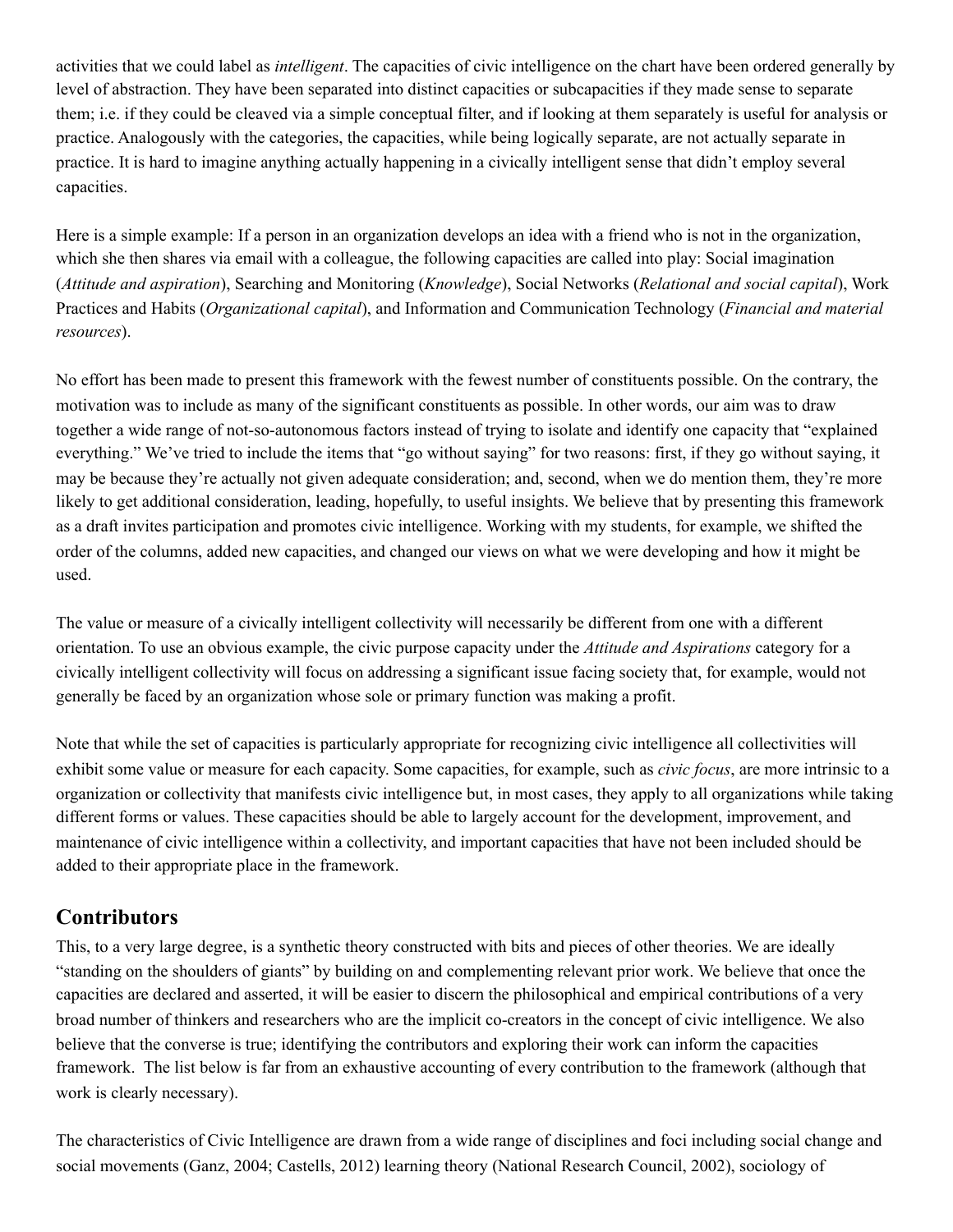knowledge (Berger & Luckmann, 1996), collective intelligence (Woolley, 2010), organizational capital, social learning, social capital (Putnam 2000), self-efficacy (Bandura, 1994), creativity (Amabile, 1996), social imagination, resource mobilization theory, political economy, political opportunity theory, and common pool resources (Ostrom, 1990). Finally, it should be mentioned that the ideas of John Dewey (Ratner, 1939) probably convey the spirit of civic intelligence more than those of any other thinker. And it is here that the reader will note the particular congruence of civic intelligence with the community inquiry framework developed by Chip Bruce and his coworkers at the University of Illinois. Both frameworks seek to unite social justice, learning, and community-based action (Bishop & Bruce, 2008; Bruce & Bishop, 2008).

## **Capacity Tour**

In this section we will traverse the framework in an orderly way, a depth-first tour, beginning at *Knowledge*, the first category on the left, and working through its capabilities one-by-one, then moving to the next category and so on. On this tour, we will describe each capacity and discuss its importance for understanding, improving, and using civic intelligence. We will also briefly explain our rationale for a given capacity, note some of the limitations, and offer some brief descriptions of how it is to be used. To be more specific, while there is a general definition for each of the capacities, the specifics will vary greatly depending on context (including the nature of task, stakeholders, resources, etc.). In this section we will also briefly discuss how / why some aspect of a broader capacity is placed where it is. "Skills," for example, is listed under Knowledge but when skills become integrated into a process they are listed under *Organizational Capital*.

In this tour, we need to realize that while all of the capacities here could be employed in the examination of any *social* enterprise, they will take particular forms within activities that demonstrate civic intelligence. This section takes a look only at the capacities that are extremely important or more likely to be omitted from characteristics from other relevant fields. It also discusses how and why they are especially significant for civic intelligence perspectives. Note that doesn't include an exhaustive description of every capacity and subcapacity.

One of the interesting observations one could make is whether these capacities "look out" beyond the collectivity or "look in" at the collectivity (or both). In other words, some (all?) of them could be considered as internal or external or both. For example, social networks could apply to both, but generally applies to outside.

The absence of a subcapacity within the framework doesn't necessarily mean that it doesn't exist or isn't important. For example, *Salient Knowledge*, is shown as a subcapacity of *Facts, Laws, Data, etc.* under the *Knowledge* category. At the subcapacity level, the framework is only showing attributes that are notably significant (in the theory of civic intelligence or for correspondence with other models), or are not likely to be recognized in the literature as significant.

### **Knowledge**

*Knowledge* is the first category of the framework. The collectivity must actually *know* some things in order to perceive, interpret, plan, evaluate, and act on the world; and these things can be from the natural, social, or symbolic spheres. One of the purposes here is to identify the wide range of "knowledge" that a collectivity needs.

This category complements a feature that is central to the relational framework which is used to illustrate or understand the dynamics of civic intelligence *in action*, i.e. what players are involved in what action and how information and action are enacted and transformed over time. In this framework, a "core model" is put forward as the set of knowledge that collectivity knows (Schuler, 2009): "The core model of the collectivity contains the formal aspects of the collectivity, i.e. what's written down as formal procedures or data about the business of the collectivity. It also contains the informal and tacit knowledge about the collectivity. Clearly the core model of the entire collectivity is larger than the core model of any individual within the collectivity."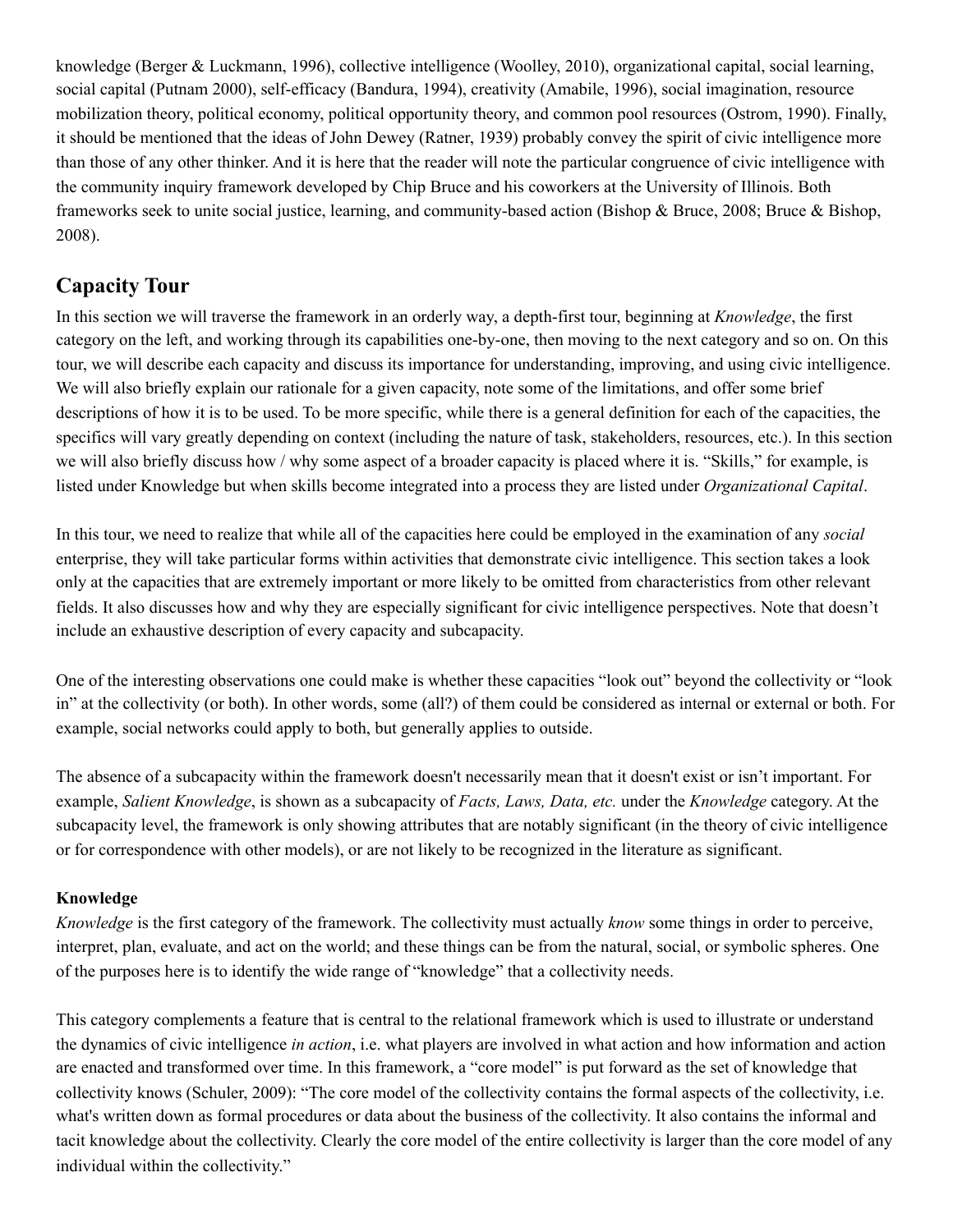The first capacity is *Theory*. Here we mean the set of high level assumptions about the nature of the world that is relevant to a collectivity's work and about the work the collectivity conducts in relation to the these assumptions. Although these assumptions can be explicit, these are often not explicitly acknowledged. Sometimes an exploration of these unacknowledged assumptions can be productive. In some cases, for example, the surfacing of the theory might help direct future activities in different ways. In others, it might be decided that the elements of the theory itself might be deficient and may actually be helping to steer the collectivity in unproductive directions. Recently a student suggested that *Narrative* should be added to this capacity. The rationale behind this is that a narrative can contribute to the high level, often unacknowledged orientation of the collectivity. The narrative or narratives underlying a civically intelligent collectivity are likely to differ considerably from the narrative of a non-civically intelligent collectivity and take different views on nature, humanity, the role and purpose of people, etc. The statement above about the unexamined consequences of the assumptions that "theory" exposes would apply to this perspective as well.

The second capacity is *Facts, Laws, Data, etc.* This corresponds to the specifics of the situation, the context and the collectivity. In the case of a civically intelligent collectivity, *Salient Knowledge*, is particularly important (Ganz, 2004). The third capacity is *Skills or "applied knowledge."* This generally refers to the ability to process information in various ways, including integrating information from a variety of sources, or analyzing and sharing it. Skills are embodied in *processes* which are described in the *Organizational Capital* category. The fourth capacity is *Searching and Monitoring* which focuses on how the collectivity gathers information from "outside" the collectivity. *Searching* is the directed quest for specific information while *monitoring* is the capacity to note new information, not sought for explicitly, that is relevant to the collectivity. The fifth capacity is *Learning and Meta-Cognition*. Learning on the part of the collectivity is essential for without learning, it would be impossible to say that a collectivity demonstrated civic intelligence. Metacognition encompasses a variety of forms including beliefs, data and intellectual skills including the ability to "think about its own thinking," thus accounting for learning and the possibility of analyzing and improving intellectual processes. The sixth capacity is *Computer Models, Simulations, and Applications*. This category draws attention to the fact that "knowledge" now contains computer models, simulations, and other applications that represent hybrid approaches in which the knowledge is embedded in a system in which knowledge can be explored or queried or otherwise subjected to interaction.

#### **Attitude and Aspirations**

Attitude and aspirations, is the second category of the framework. Without appropriate values of the capacities and subcapacities within this category, a collectivity would never even mobilize to challenge injustice. Beyond merely getting started, this category includes a variety of attitudes and aspirations that will help a collectivity press forward effectively even when faced with strong adversity and relying on scant resources. This category covers a wide range of important values, emotions, and other non-cognitive attributes. It includes the ability to critique and diagnose social forces, institutions, and ideologies that are oppressive or destructive as well as the social imagination to envision a world that does not include them. Deficits here could be overcome with group workshops, discussions, and collective actions.

The first capacity is *Civic Purpose*, which assumes a more important determinant in civically intelligent collectivities than in others. The collectively — and the people in it — build on this in everything they do. An important subcapacity, *Social Critique*, supports the *Civic Purpose* capacity by providing critiques of existing practices. Arguably, without critique of the status quo, the activities conducted by the collectivity would be misguided and incoherent. The second capacity is *Values* and it includes such things as respect for people and other living things. It could also include basic faith in fairness and in diligence in searching for satisfactory results. The third capacity is *Social Imagination*. This is the ability to imagine a situation in which the situation has been changed for the better, a better world. It can be summed up with a statement from John Robinson, from the Institute for Resources, Environment, and Sustainability, at the University of British Columbia: "If we can't imagine a better world, we won't get it." The fourth capacity is *Emotions and Empathy*.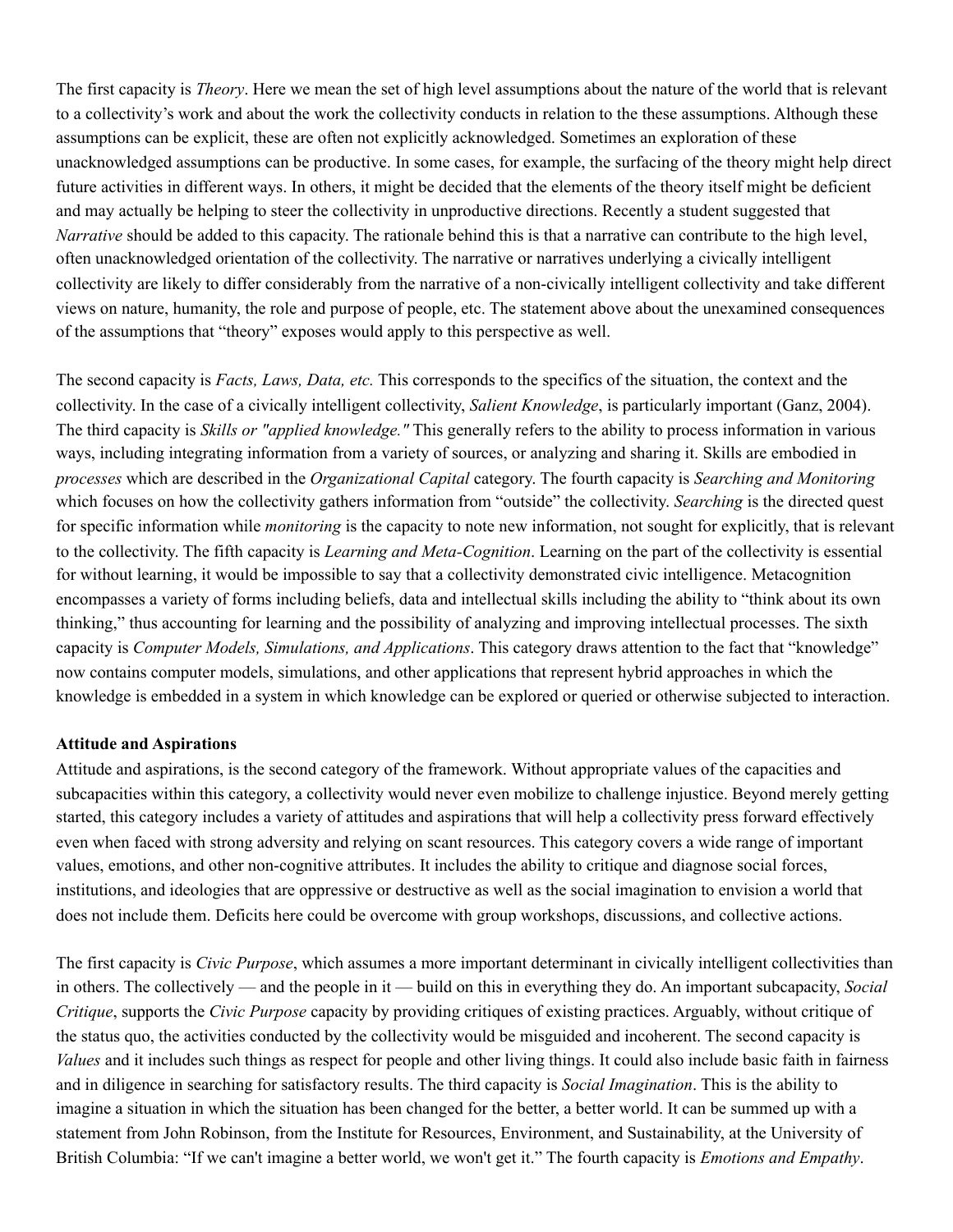This refers to the fact that emotions are involved in problem solving capabilities at both the individual and the collective level. Coming to an important decision using purely logical means can often be seen as pathological (Solomon, 2003). Empathy is the ability to feel in some way what other people are feeling. This is an important motivation for many civically intelligent activities and encouraging other collectivities in this regard is an important civically intelligent goal. The fifth capacity is *Responsibility*. This refers to the feeling that people and collectivities of all sorts bear a responsibility for general health or wellbeing of other people, groups, and the natural world. The sixth capacity is *Enthusiasm and Self-Efficacy*. This work of Bandura (1994) highlights and demonstrates the importance of this. Simply stated, the chance of success is enhanced when people believe in their own competence. And people without the feeling of self-efficacy are less likely to become engaged in the first place. The final capacity is *Courage*, often overlooked, is crucial. Enacting civic intelligence might mean defying powerful interests within a repressive state where extraordinary courage is required. Going against norms, working for a goal that people might find unattainable (the end of war for example), or merely voicing an unpopular opinion may require "everyday heroism" (Schuler, 2008b).

#### **Organizational Capital**

*Organizational capital* is the third category of the framework. Organizational capital which generally describes structural characteristics of the collectivity being looked at that reveal how it *regularly* operates *as an organization* — its social infrastructure if you will. A collectivity with high organizational capital can address bigger and more complex problems than one without it. In other words, how the actions it takes are generally replicable or repeatable, not necessarily like a machine, but neither not as as if each time the collectivity encountered a situation it behaved as though it was its first. Although the characteristics in this category will vary depending on the collectivity and the situation it faces, these characteristics will be present in all collectivities. Generally speaking, people in a collectivity should have at least partial understanding of their roles and what to do within them in order to get the bigger task done successfully. Having appropriate processes in place helps ensure that an appropriate response will be made. Work *practices* to some degree are content-free measures. Some amount or demonstration of teamwork, for example, is an attribute of any group. Of course it may be possible, for example, that a team might be able to focus better together on certain types of tasks.

The first capacity of Organizational Capital considers the role of *Personnel*. We've identified three main characteristics here, each of which often takes on somewhat different forms in civically intelligent collectivities. The first is *Leadership*, which acknowledges that collectivities do have — and do need — leadership within their boundaries and that it is indispensable to virtually any activity in which it engages. In a civically intelligent collectivity however, leadership can often take the form of dynamic leadership, which could shift from person to person in a somewhat fluid and contextdriven fashion and, even, to newcomers or people with less formal ties to the group. The second capacity, *Diversity*, refers to the actuality and to the need of having members with a variety of skills, background, interests, knowledge, and social networks. The ability to work with a diverse team is not trivial but it is of immense importance if the group is to have a broad perspective and wide-ranging abilities to contribute to the collective effort. Finally, the *Volunteers* subcapacity must be noted since volunteers play such a vital role in the operations of many civically intelligent collectivities. The second capacity is *Organizational Structure*. This structure can be hierarchical or nonhierarchical, formal or informal, but it needs to be recognized and respected. Generally this means that people within the collectivity know what their actual and potential roles are and who they ought to be communicating with as part of their activities. The third capacity is *Work Practices, Processes, and Habits*. This refers to the variety of types of actions that are routinely and necessarily conducted. Within this category we've identified four types (1) *Creativity*; (2) *Focus, Timing, and Coordination*; (3) *Decision-making*; and (4) *Planning, acting, and evaluating*. Note of course that although many others could be listed, these four types are critical to timely and efficient development and implementation of action. The fourth capacity is *Access to, and Mobilization of, Resources*. This refers to the need to have the necessary resources at hand when they are needed. For that reason the organizational capacity to locate and procure resources is indispensable.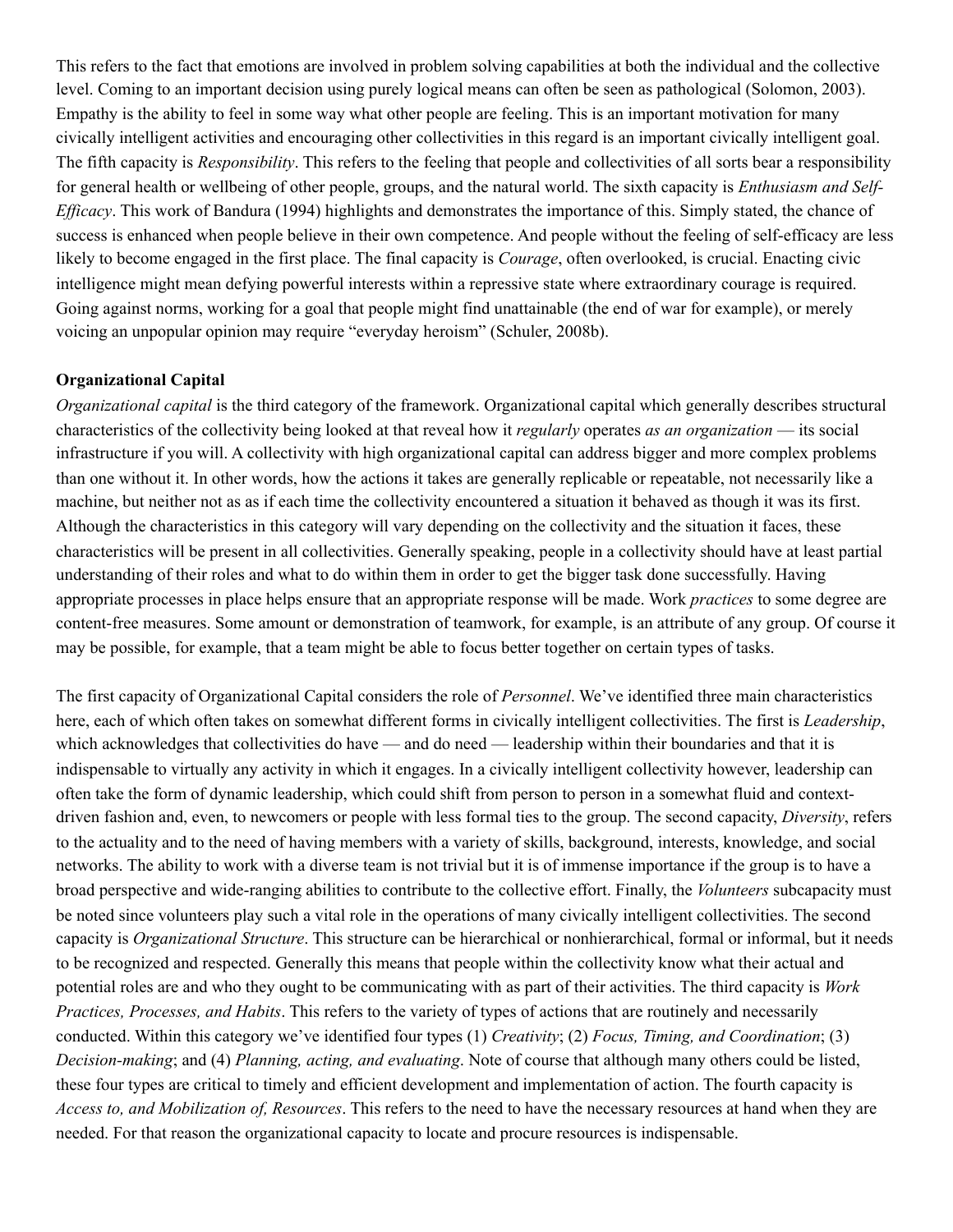Within this category, it should be understood that these are capacities are often less well-enforced than in more formal organizations such as businesses, government, or even other organizations such as labor unions or churches. This lack of formality and rigor is often a matter of necessity but also can (or should?) be seen as a source of strength. On the other hand, "structurelessness" often is the bane of organizations and can absolutely paralyze collectivities. The challenge here is finding the proper balance between the two. Don't reinvent the wheel — unless it needs reinventing!

### **Relational Capital**

Relational/social capital is the fourth category of the framework. This describes the way that the collectivity of focus is connected to the "outside world" in social ways, not dictated by force or law, or by purely economic reasons. This is generally accomplished through social networks and the quality or value that is derived via these social networks is generally described as *social capital* (Putnam, 2000, e.g.).

The first capacity is *Social Networks* which refers to the norms and connections that allows people in the collectivity to communicate with people outside the collectivity. Trust and shared norms are crucial for successful mobilization of social networks. The size of the network and, most importantly, the diversity of people within it (including both strong and weak ties), are also critical to success. In relation to this, Ganz (2004) points out that "As innovation scholars have shown, interaction with one's constituency (or customers) is a particularly important source of salient new ideas." The second capacity is *Norms*. Trust and other shared norms between the collectivities that are collaborating, can have a great effect on the effectiveness of the collaboration. The subcapacity *Solidarity* is an important element for maintaining indirect collaboration. The third capacity is *Reputation*. Other collectivities will come to you for various reasons if your reputation is good and can help ou when your try to press your case (Mumford, 2002) . The fourth capacity is *Opportunities* and one important subcapacity is *Timing*. Opportunities include those that arise with no encouragement from the collectivity as well as those that, perhaps more frequently, are cultivated or created by the collectivity. For example, he 10th year anniversary of an event that perhaps would have gone unnoticed can be transformed into an opportunity by a collectivity. The fifth capacity is *Issue and Cultural Fit*. This refers to the general ability of a collectivity to work within a broad cultural milieu. Ganz (2004) highlights the importance of several of these capacities and their possible intersections this way: "Moments of historical, cultural, or organizational fluidity may occur singly or together — what scholars call entrainment, alignment of internal and external rhythms of change." Seamus Heaney, the Irish playwright uses the expression, "when hope and history rhyme" in a more poetic version of the same idea (1991).

#### **Financial and Other Material Resources**

Financial and Other Material Resources is the final category of the framework. This category, while essential, may be less critical to our needs in relation to the other categories in a consideration of civic intelligence. Ganz strongly endorses this view with his observation that, "As students of "street smarts" have long understood, resourcefulness can sometimes compensate for a lack of resources." The capacities within this category are somewhat generic and, while still needed and useful and used in civic intelligence efforts, ingenuity and flexibility often can be used to identify substitutes for permanent material resources. Also, within a civically intelligent effort, these resources can often be found "just in time" or a by-product of other activities.

## **Validation and Use**

The Capacities Framework for Civic Intelligence that we present here needs to be validated and and it needs to be introduced and tested using real examples. We presume that validating and using are mutually reinforcing: *using* helps with *validating* and vice versa.

How do we validate the framework? One way would be examining basic activities of a collectivity to see how well each aspect of it was represented using the capacities framework. Are the capabilitie in the framework adequate to depict the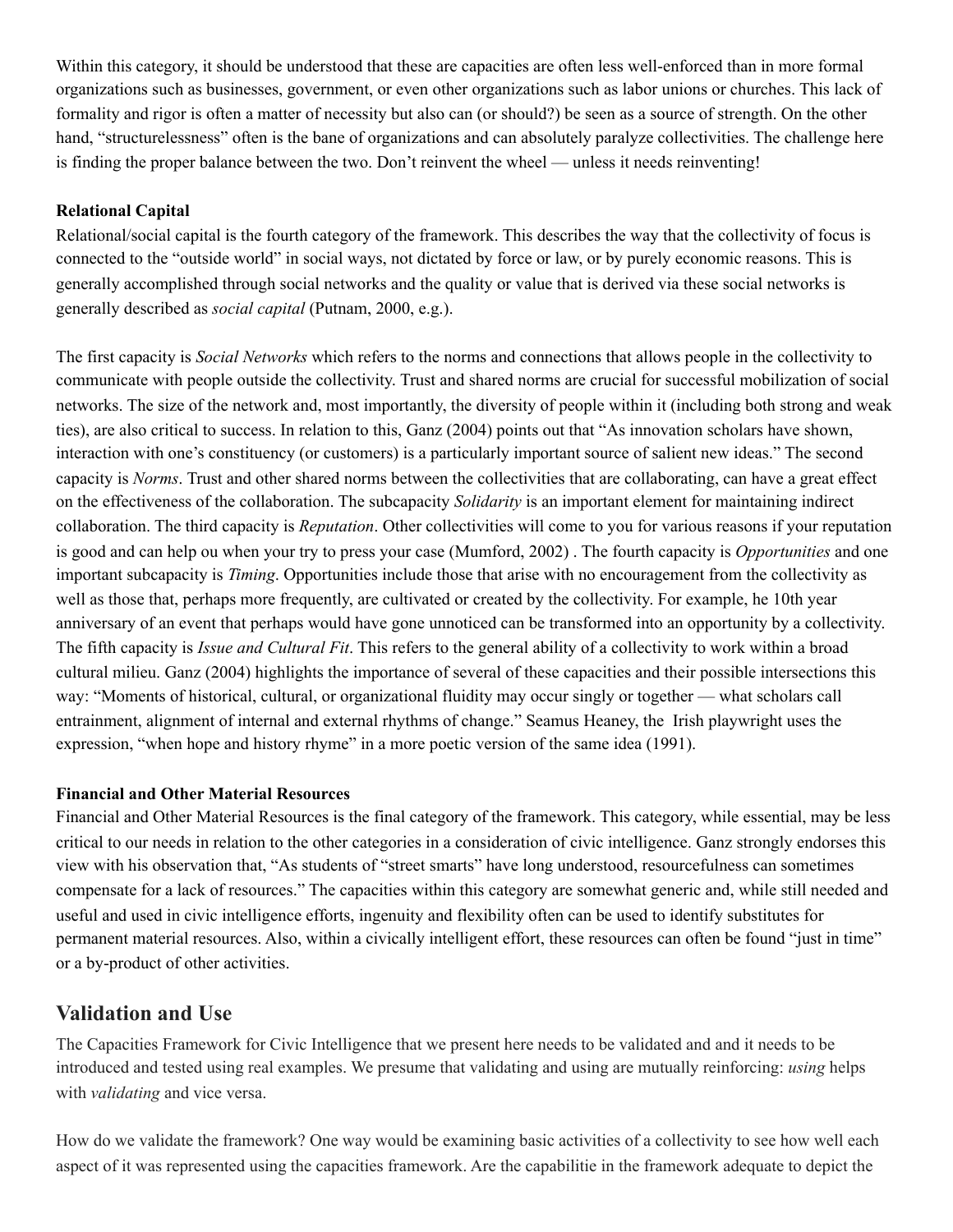major activities of a collectivity? (1) bringing in adequate information; (2) maintaining knowledge and learning; (3) organizing and learning quickly enough; (4) planning; (5) creating whatever needs creating; and (6) evaluating the effectiveness of the activities?

Some possible uses of the framework are are presented below. In general we are trying to develop a holistic and flexible framework that is broad enough to accommodate a multiplicity of actual and hypothetical cases that vary according to scale, timeframe, involved sectors, purpose, actors, goals, etc. We can try to use it with examples of the collectivities that demonstrate civic intelligence. The hope is that the framework would be useful for a wide range of these efforts from the smallish to broad social movements like the Civil Rights Movement in the U.S.

We can try to use the framework for self-assessment of an collectivity. This could take many forms. For example, the following survey was used as a tool to try to ascertain if civic intelligence was improved in the class and as a way to understand and validate how the capacities framework might be used in an actual context. Students in the *Social Innovation and Civic Intelligence* program at The Evergreen State College took the survey below which was based on this framework at the beginning of the quarter and at the end (i.e. spaced eight weeks apart).

- 1. How aware of social and environmental problems do you consider yourself to be?
- 2. How would you rate your skills with which to address social and environmental problems?
- 3. How would you rate your access to the type of information and knowledge that you'd need to be effective with these problems?
- 4. How would you rate your ability to analyze these problems?
- 5. How would you rate your sense of self-efficacy and the possibility of enacting positive change?
- 6. How would you rate your sense of purpose or motivation in addressing social and environmental problems?
- 7. How well connected to people and organizations do you consider yourself to be?
- 8. How well do you think you are able to contribute to groups that are working to address social and environmental problems?
- 9. How well do you think you're able to work with groups to develop plans and carry out action?
- 10.Do you feel that you have access to the resources you'd need to carry through with your work?

The survey was developed using this framework. The first four questions are related to the *Knowledge* category, questions 5 and 6 are related to *Attitude and Aspirations*, question 7 is related to *Relational and Social Capital*, questions 8 and 9 are related to *Organizational Capital*, and question 10 is related to *Financial and Material Resources*. Each question was answered using a 5 point scale. The average score of the students at the beginning of the quarter was 59% of the maximum and eight weeks later, the average score was 67.25% and the scores of each question raised over this period. The answers to question 7 (related to *Relational and Social Capital*) were rated lowest on each survey suggesting that this capacity deserves more attention in future classes. Question 9, related to *Organizational Capital* increased the most over the eight weeks and went from the 2nd highest rated capacity to the highest rating. Incidentally, the increased in value was vigorously defended as legitimate by the students during our debrief.

This approach, of course, purports to show the civic intelligence of a collectivity when in fact it shows the average of *individual* answers related to mostly individual answers — and perceptual ones at that. Another approach would be to develop games or other experiments that somehow rated the group's capacity — and to develop other approaches that build these capacities — and, finally, repeats the rating procedure. This self-assessment tool still potentially suffers from two limitations. While the rating approach was both collective and action-oriented, it is still experimental, and what it says about the "real world" is not clear. This survey does also not exercise different capacities or different sets of capacities. In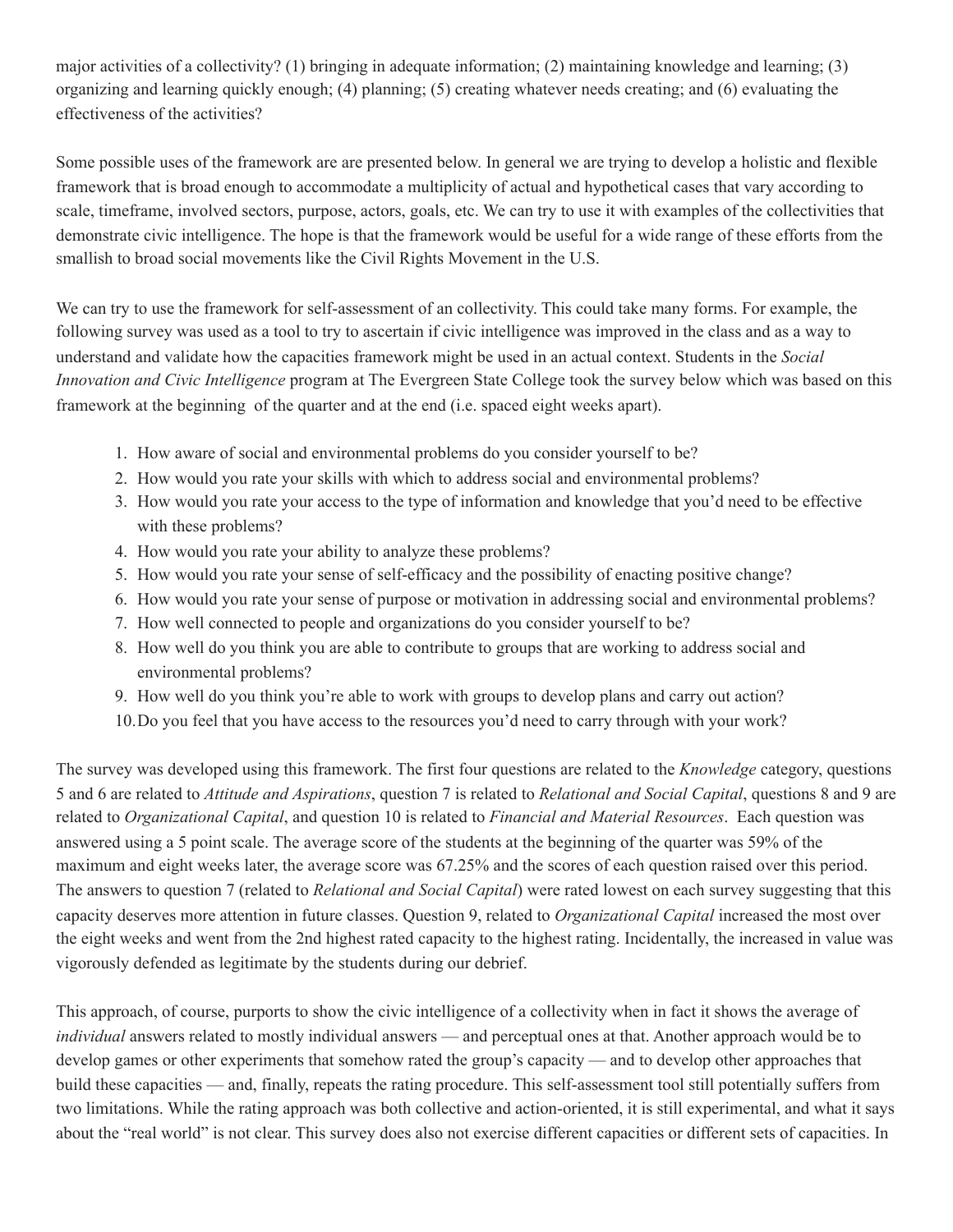addition, from this work we wouldn't necessarily learn whether the results would be applicable to groups of other sizes and constituent mixes.

Another approach is to derive a "report card" or other "score" using checklists, survey questions, or other methods. As part of our class collaborative work we developed a first draft of a measure for colleges and universities designed to provide a reasonable ranking according to their civic intelligence. Using the framework, we came up with a rubric based broadly on the following four questions: (1) Does the college conduct its own affairs in civically intelligent ways? (2) What does the college (broadly defined) do to promote civic intelligence among students? (3) Does the college cultivate civic intelligence in the community? and (4) Does the college address significant societal issues and needs? Ideally colleges and universities throughout the world would begin using this rubric. And, more realistically, if any school used this approach, we'd be jubilant.

A collectivity could also use the framework for self-diagnosis. The leadership team and others could use the framework around the context of a specific broad, significant task. We could go through the framework thinking about the ideal status of each capacity — what potential is represented for success (including the prosaic and the visionary), how important it was (for subsequent prioritization), and what steps could be taken to improve that particular capacity. These steps should be prioritized and combined as appropriate for increased effectiveness and efficiency. The framework could also be used as a set of potential goals or objectives in its own right. A civically intelligent collectivity, for example, might work towards establishing or promoting a growth in civic intelligence in other collectivities.

Using the framework for planning and coordinating work of potential "meta-projects" with indirect coordination (Schuler, 2013) is a particularly intriguing idea. The various potential partners could assess their own values and also meet together to discuss the ramifications of the assessments for project success and develop approaches for addressing perceived deficiencies.

## **Conclusions**

We've presented a framework for civic intelligence capacities in this paper. At the same time we acknowledge that more research, including identifying and querying the work of the various contributors is still needed. We also need to develop measures of the various strengths or magnitude of the capacities and determine how they manifest themselves under different circumstances. More framework analysis work is also needed; what relationships, for example, do various capacities have with each other across categories?

While we believe that the framework as it currently exists can be useful in both research and practice we stress again that we don't believe that it's the last word. This framework is intended to be more of a springboard for collaboration and action than a strait jacket that imposes inflexible and unalterable discipline. As we've previously mentioned we believe that the framework should be used in conjunction with other approaches (including the two other frameworks we've developed — Schuler, 2001 and Schuler 2004). Moreover, to use this framework by itself, as, say, the core of a broad educational policy project would not be warranted. While, to many, this caution would seem to be obvious and not worth mentioning, the proviso is also directed to those who might sense that this framework is being offered as a sort of utopian blueprint, which is actually antithetical to this work and the spirit of it.

At the same time, however, we are making two strong claims. The first is that the theory and practice of civic intelligence is critical to our future. The second is that civic intelligence is not receiving the attention it deserves. We will not be able to answer the question of whether *we will be smart enough, soon enough* in the affirmative without it.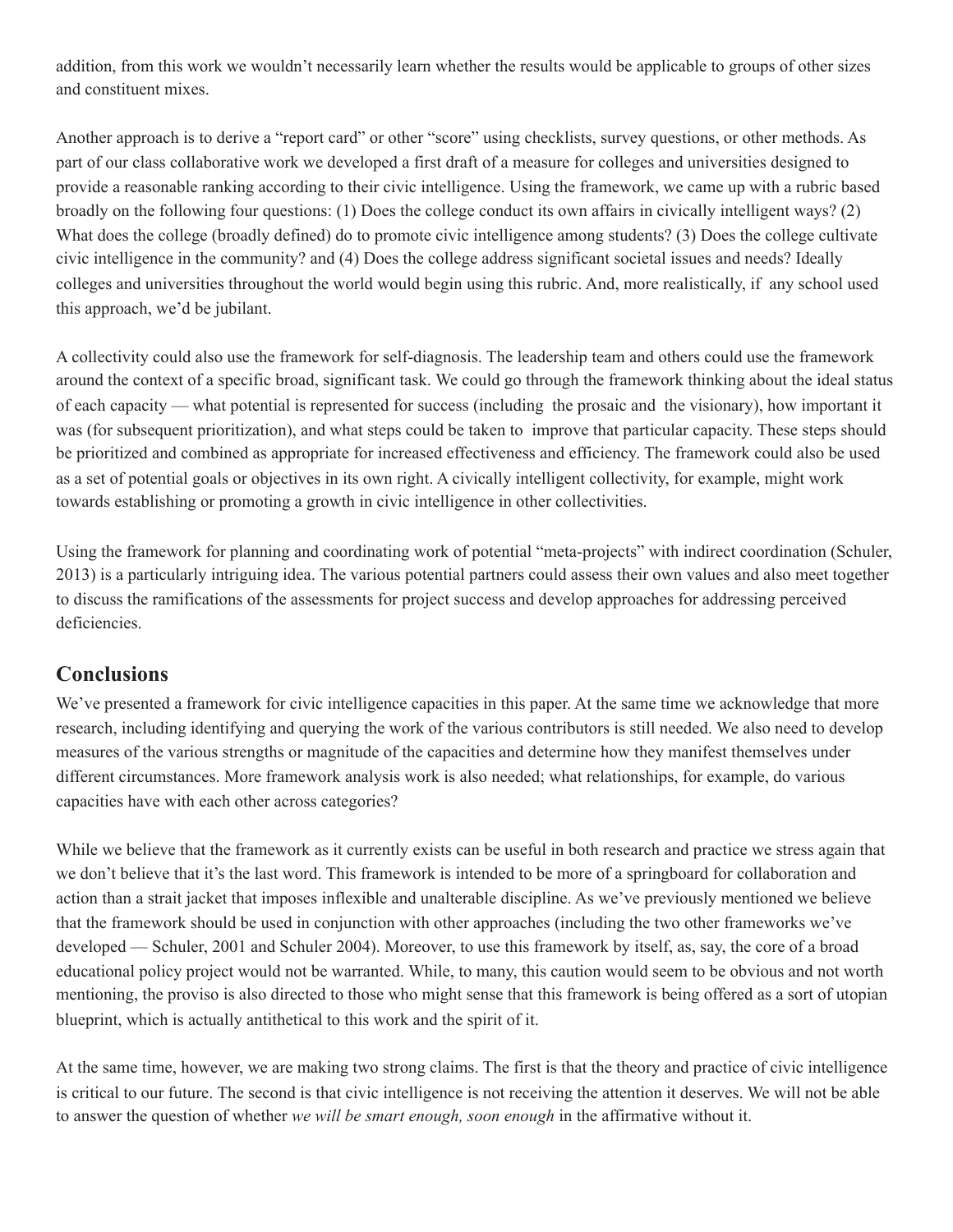#### **Acknowledgements**

I want to than Aldo de Moor and Ann Bishop for providing insights and enthusiasm. I also want to thank my students at The Evergreen State College for helping me sort through these capacities. Finally, I appreciate being able to be a part of this tribute to Chip Bruce's long, thoughtful, and life-affirming journey.

### **References**

- Amabile, Theresa (1996). Creativity in Context: Update To The Social Psychology Of Creativity. Boulder, CO: Westview Press.
- Bandura, A. (1994). Self-efficacy. In V. S. Ramachaudran (Ed.), Encyclopedia of human behavior (Vol. 4, pp. 71-81). New York: Academic Press. (Reprinted in H. Friedman [Ed.], Encyclopedia of mental health. San Diego: Academic Press, 1998).
- Berger, Peter and Luckmann, Thomas (1966). The Social Construction of Reality: A Treatise in the Sociology of Knowledge. Anchor Books, Garden City, NY.
- Bishop, Ann P., & Bruce, Bertram C. (2008). [Community Inquiry](http://www.publicsphereproject.org/patterns/pattern.pl/public?pattern_id=636). In Douglas Schuler, [Liberating voices! A pattern](http://mitpress.mit.edu/catalog/item/default.asp?ttype=2&tid=11601)  [language for communication revolution.](http://mitpress.mit.edu/catalog/item/default.asp?ttype=2&tid=11601) Cambridge, MA: MIT Press.
- Briggs, Xavier de Sousa (2008). Democracy as Problem Solving: Civic Capacity in Communities Across the Globe. Cambridge, MA: MIT Press.
- Bruce, Bertram C., & Bishop, Ann P. (2008). [New literacies and community inquiry.](http://hdl.handle.net/2142/15133) In J. Coiro, M. Knobel, C. Lankshear, & D. Leu, (eds.), The handbook of research in new literacies (pp. 699-742). New York: Routledge.
- Castells, Manuel (2012). Networks of Outrage and Hope: Social Movements in the Internet Age. Polity.
- City Club Bulletin, City Club of Philadelphia (February 15, 1911). What is Philadelphia Doing Outside of Her Schools to Cultivate Civic Intelligence?
- Dutton, Samuel (1902). Dedication of the Horace Mann School: The New Horace Mann School: Samuel T. Dutton, Superintendent, The Teachers College Record.
- Ganz, Marshall. (2004). Why David Sometimes Wins: Strategic Capacity in Social Movements. In Jeff Goodman and James Jasper (Eds.), Rethinking Social Movements: Structure, Meaning, and Emotion. Lanham, MD: Rowman and Littlefield.
- Goodwin, Jeff and Jasper, James (2004). Rethinking Social Movements: Structure, Meaning, and Emotion. Lanham, MD: Rowman & Littlefield.
- Heaney, Seamus (1991). The Cure at Troy. London: Macmillan.
- McCarthy, John and Zald, M. The Enduring Vitality of the Resource Mobilization Theory of Social Movements in Jonathan H. Turner (ed.), Handbook of Sociological Theory, 2001, p.533-65
- Mumford, Michael (2002). Social Innovation: Ten Cases From Benjamin Franklin. Creativity Research Journal, Vol. 14, No. 2
- National Research Council (2002). How People Learn. Washington, DC: National Academy Press.
- O'Reilly, Tim. (December 10, 2006 ). Web 2.0 Compact Definition: Trying Again. http://radar.oreilly.com/2006/12/ web-20-compact-definition-tryi.html. (retrieved December 22, 2013)
- Ostrom, Elinor (1990). Governing the Commons: The Evolution of Institutions for Collective Action. Cambridge, UK: Cambridge University Press.
- Putnam, Robert (2000). Bowling Alone: The Collapse and Revival of American Community. New York: Simon and Schuster.
- Ratner, Joseph (1939). Intelligence in the Modern World: John Dewey's Philosophy. New York: Modern Library.
- Sartori, Giovanni, ed. (1984). Social Science Concepts: A Systematic Analysis. Sage.